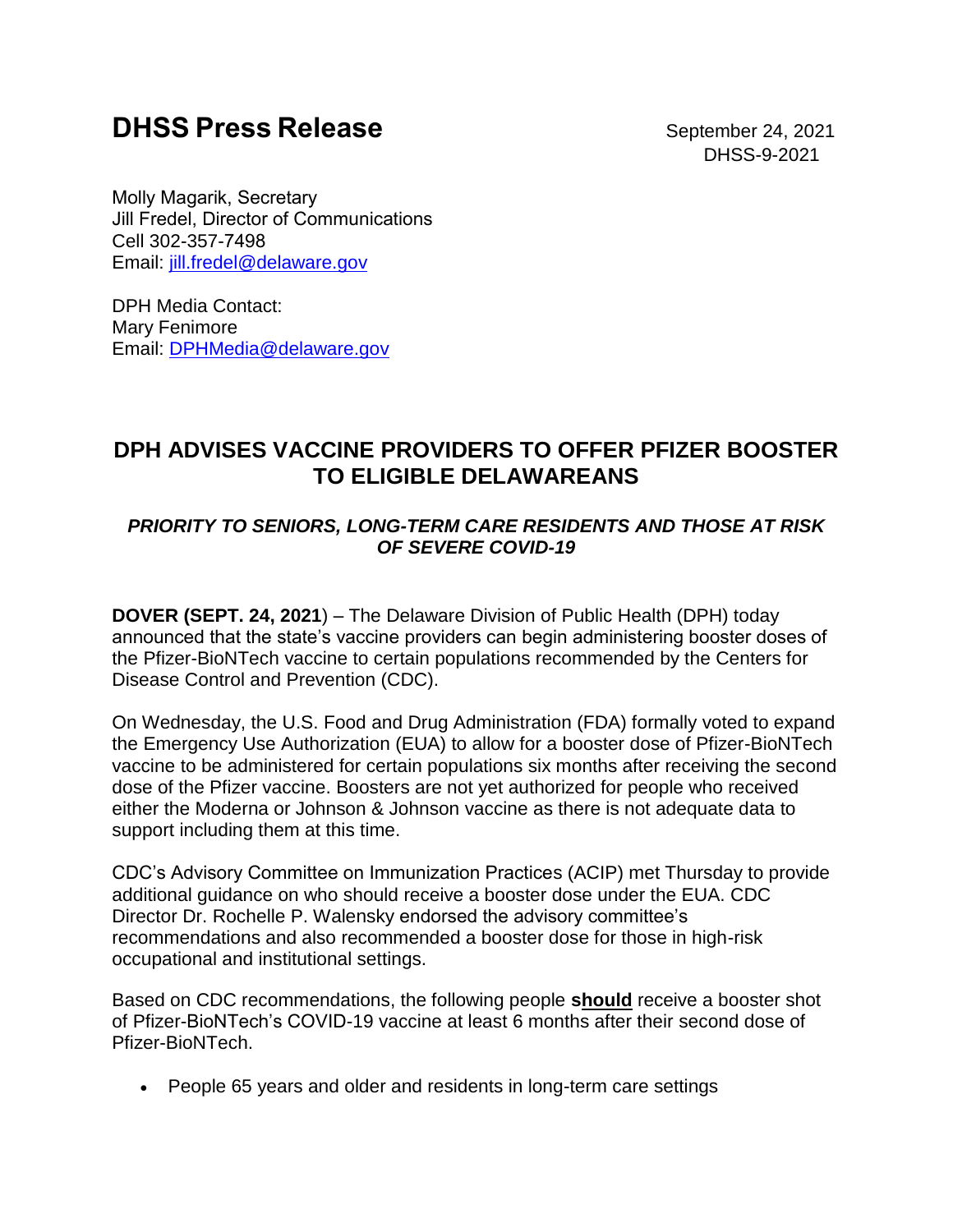• People aged 50–64 years with [underlying medical conditions,](https://gcc02.safelinks.protection.outlook.com/?url=https%3A%2F%2Fwww.cdc.gov%2Fcoronavirus%2F2019-ncov%2Fneed-extra-precautions%2Fpeople-with-medical-conditions.html&data=04%7C01%7CAndrea.Wojcik%40delaware.gov%7C35e38dc041f94981495908d97f805823%7C8c09e56951c54deeabb28b99c32a4396%7C0%7C0%7C637681011481465691%7CUnknown%7CTWFpbGZsb3d8eyJWIjoiMC4wLjAwMDAiLCJQIjoiV2luMzIiLCJBTiI6Ik1haWwiLCJXVCI6Mn0%3D%7C1000&sdata=UJLVIfqhbunVO1A0axvLerDyJLuY63vis6%2FzKd7NLNg%3D&reserved=0) which include but are not limited to: *cancer, chronic heart, lung and kidney diseases, dementia, diabetes, down syndrome, HIV, overweight and obesity, pregnancy, organ transplants, and stroke.*

Additionally, CDC recommends the following individuals **may** also receive a booster shot of Pfizer-BioNTech's COVID-19 vaccine at least 6 months after their second dose of Pfizer-BioNTech.

- People aged 18–49 years with [underlying medical conditions](https://gcc02.safelinks.protection.outlook.com/?url=https%3A%2F%2Fwww.cdc.gov%2Fcoronavirus%2F2019-ncov%2Fneed-extra-precautions%2Fpeople-with-medical-conditions.html&data=04%7C01%7CAndrea.Wojcik%40delaware.gov%7C35e38dc041f94981495908d97f805823%7C8c09e56951c54deeabb28b99c32a4396%7C0%7C0%7C637681011481465691%7CUnknown%7CTWFpbGZsb3d8eyJWIjoiMC4wLjAwMDAiLCJQIjoiV2luMzIiLCJBTiI6Ik1haWwiLCJXVCI6Mn0%3D%7C1000&sdata=UJLVIfqhbunVO1A0axvLerDyJLuY63vis6%2FzKd7NLNg%3D&reserved=0) (the same categories as mentioned above), based on their individual benefits and risk
- People aged 18–64 years who are at increased risk for COVID-19 exposure and transmission because of occupational or institutional setting, *including, health care workers, teachers and day care staff, grocery workers and those in homeless shelters or prisons, among others.*

According to CDC, while data show vaccines remain effective in preventing hospitalization and severe disease, a booster shot will help provide continued protection against severe disease in these populations who are especially at risk for severe COVID-19, including those over 65, residents of long-term care facilities, and persons 50 – 64 with underlying health conditions. DPH is encouraging individuals in these most at-risk categories to seek booster vaccines first.

"We are very confident that we have enough vaccine to meet the needs of individuals who meet the criteria for a booster, as vaccine capacity is now very different than it was when COVID-19 vaccines first became available. With that said, it may take some time to offer boosters to everyone who qualifies," said DPH Director Dr. Karyl Rattay. "We are focusing intently on protecting Delaware's most vulnerable and we encourage everyone to consider their own situation when heading out to receive their booster in the next few weeks."

COVID-19 vaccine providers in Delaware may begin administering booster doses of Pifzer immediately or as soon as they are able. Members of the public who are eligible for a booster shot are recommended to seek vaccine at existing vaccine sites including pharmacies, health care providers, Federally Qualified Health Centers (for patients), and standing DPH Vaccine sites:

- Blue Hen Corporate Center: 655 S. Bay Road, Dover, DE 19901
- Georgetown Plaza: 19 Georgetown Plaza, Georgetown, DE 19947
- Canby Park: 1920 Maryland Ave., Wilmington, DE 19805
- University Plaza, 256 Chapman Road, Suite 100, Newark, DE 19702

"While making booster shots available is an important move, DPH's focus continues to be getting more Delawareans fully vaccinated," said Dr. Rattay. "With only half of the state's population fully vaccinated, we still have a long way to go."